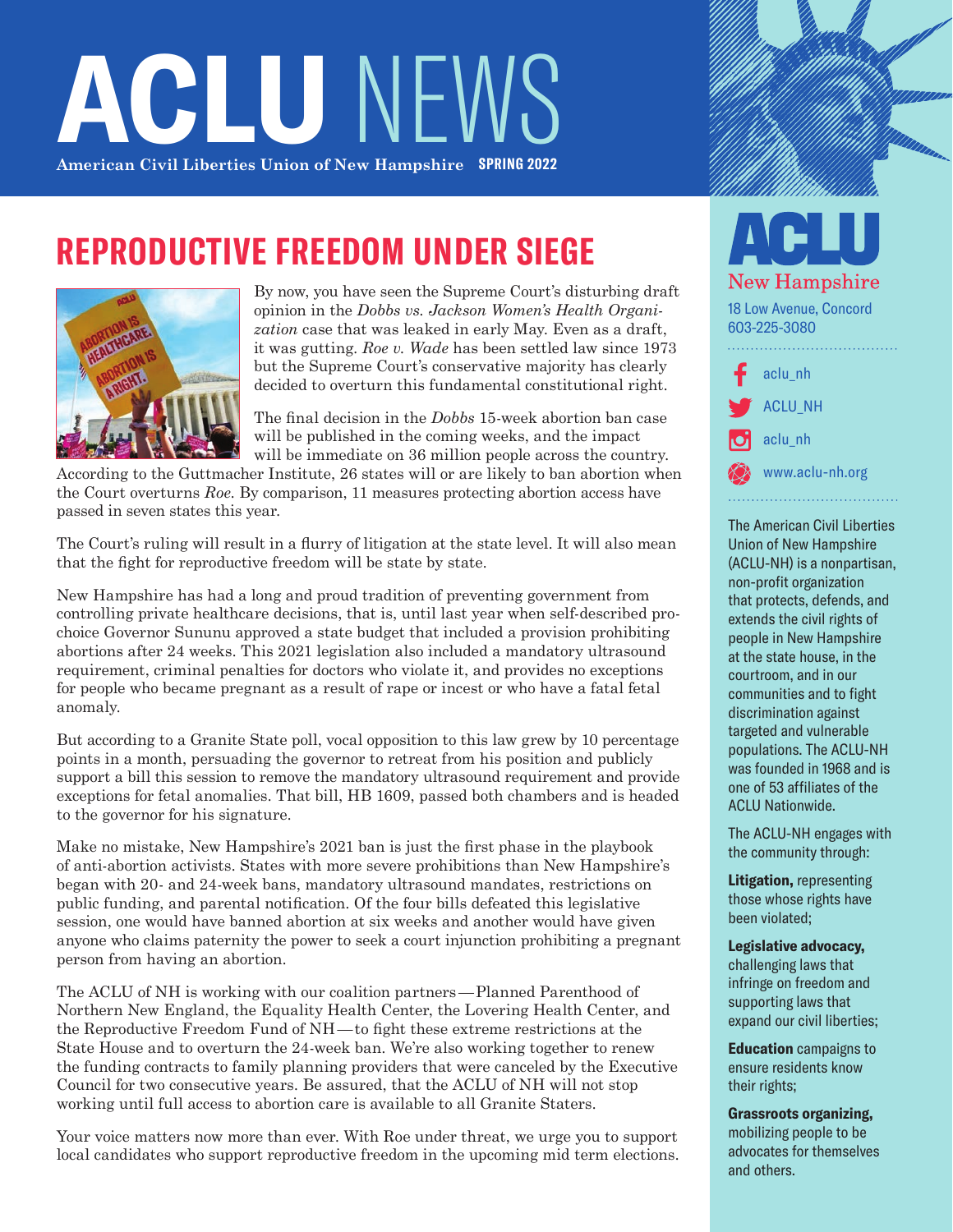# **COMINGS AND GOINGS IN MEMORIAM**



Executive Director Devon Chaffee was delighted to welcome Jason Green this April to our ACLU affiliate as our first Deputy Director. With nearly two decades of human resources experience, Jason has extensive experience in building diverse teams, creating a culture of belonging, and implementing new organizational systems. He served on the board of the ACLU of Arizona, founded an organization centering human rights (UGIMA–United Gay Informed Men of African American Descent), and was the principal organizer for the Arizona Black AIDS Task Force.



This January, Dr. Dottie Morris was elected chair of the board of directors of the ACLU of New Hampshire. Dr. Morris is the Chief Officer of Diversity and Multiculturalism at Keene State College and a Carsey Fellow for NH Listens. She succeeds Leonard "Skip" Small M.D. as board chair, who served from 2019-2022. On the affiliate's five year plan and staff expansion, Dr. Morris said, "I look forward to leading the state's largest nonpartisan civil rights organization into the next phase of its plan to bringing equality and justice for all Granite State residents."



Benjamin Siracusa Hillman joined the board in January. His history with the ACLU began in 2007 when he was a summer associate at the national ACLU office, where he worked in the Speech, Privacy, and Technology Project. Benjamin is a shareholder/director at Shaheen & Gordon P.A. and former chair of the board of directors at Planned Parenthood of NNE. "We are thrilled to have someone with Benjamin's experience, expertise and dedication join our board," said Executive Director Devon Chaffee.



When Bob Stein joined the board in 1975, New Hampshire was in social and political turmoil. In his many capacities as a board member, Bob devoted the next 46 years to building the affiliate into the state's leading civil rights organization. During his early years, the ACLU of NH won a major Supreme Court free speech case (Maynard v. Wooley), helped to secure passage of same day voter registration, and secured recognition of gay student college organizations. On his departure this January, Bob said that his membership was one of his proudest achievements.



Stephen Borofsky's four decades of distinguished volunteer service began when he sued the Nashua School Board in 1979 for removing Ms. Magazine from the school's library on First Amendment grounds. He continued to serve on ACLU of NH's Legal Panel until 1991 when he was elected to its board. During his chairmanship (2016-2020), the affiliate more than doubled in size and was instrumental in passing transformational legislation and bringing ground-breaking lawsuits. Steve left the affiliate "gratified that it is having the kind of legal impact" that he always envisioned for the organization.



**For more than 30 years, Claire Ebel fearlessly and passionately defended the civil liberties of every Granite Stater, something we are immensely thankful for each day. We recognize the many victories and challenges that the ACLU of NH championed during Claire's time as Executive Director as crucial pieces, both legally and philosophically, of where we are now. A true civil libertarian from childhood, Claire's legacy will ensure that New Hampshire remains at the forefront of what it means to be free in 2022 and beyond.** 



**A longtime state representative and friend, Renny Cushing devoted his life to advancing civil liberties, reforming our criminal justice system, and ending the death penalty in New Hampshire. We are forever grateful for his decades of work, which have had and will continue to have an immeasurable impact on the civil liberties and rights of Granite Staters. He will be greatly missed.**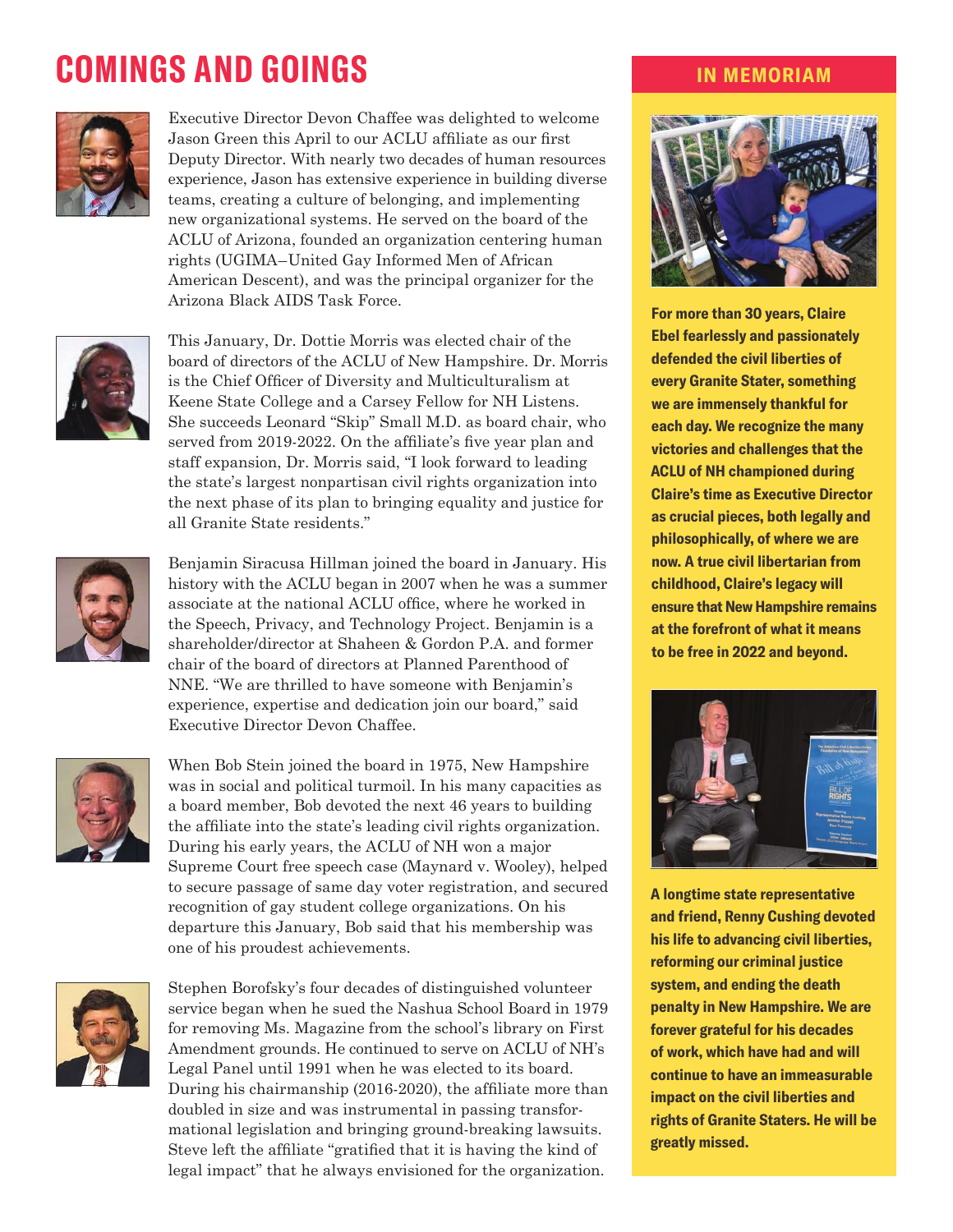# **FIGHTING SCHOOL CURRICULUM CENSORSHIP**

In December 2021, the ACLU of NH filed a lawsuit on behalf of two diversity, equity, and inclusion school administrators—Andres Mejia from the Exeter Region Cooperative School District and Christina Kim Philibotte from the Manchester School District—challenging New Hampshire's public school classroom censorship law. The law, which was contained within last year's state budget bill (HB2) and signed into law by Governor Sununu, discourages public school teachers from teaching and talking about race, gender, sexual orientation, disability, and gender identity.

In this lawsuit filed by Andres Mejia and Christina Philibotte, we argue that HB2's vague language unconstitutionally diminishes educators' voices under the 14th Amendment. The law is so unclear and vague that it fails to provide necessary guidance to educators about what they can and cannot include in their courses, and it invites arbitrary and discriminatory enforcement up to and including the loss of teaching licenses. "We have dedicated our careers to creating an education community where every student—including Black and Brown students, students of color, students from the LGBTQAI+ community, students with disabilities, and students from other historically marginalized identities—feel like they belong," said plaintiffs Andres Mejia and Christina Kim Philibotte when this lawsuit was filed. "This law chills the very type of diversity, equity, and inclusion work that is absolutely necessary to ensure that each student is seen, heard, and connected, especially as New Hampshire becomes more diverse. We are proud to join this broad coalition challenging this law."

This lawsuit includes a broad coalition of organizations and law firms, including the NEA-NH and National Education Association, the ACLU, the ACLU of New



# **WE'RE SUING**

# **WE JUST FILED A FEDERAL LAWSUIT CHALLENGING NH'S CLASSROOM CENSORSHIP BILL NEA-NH**

Hampshire, Disability Rights Center–New Hampshire, GLBTQ Legal Advocates & Defenders, Nixon Peabody LLP, Preti Flaherty Beliveau & Pachios LLP, and Shaheen & Gordon, P.A.

Since last December, the ACLU of NH, with the help of our partners, helped to defeat multiple bills this legislative session that sought to expand classroom censorship. HB 1255 would have expanded New Hampshire's Cold War-era "teacher loyalty" law to restrict the teaching of "any doctrine or theory promoting a negative account or representation of the founding and history of the United States." Another bill, HB 1313 proposed expanding banned concepts language to include the state's public colleges and universities.

Earlier this year, the U.S. District Court of New Hampshire consolidated this lawsuit with one from the American Federation of Teachers, also filed in December 2021. Our legal team will be filing our brief in response to the Attorney General's motion to dismiss our lawsuit, after which the Court will schedule oral arguments sometime this summer or fall.

In the meantime, we urge voters to support candidates for office who are committed to fighting curriculum censorship in New Hampshire public schools.